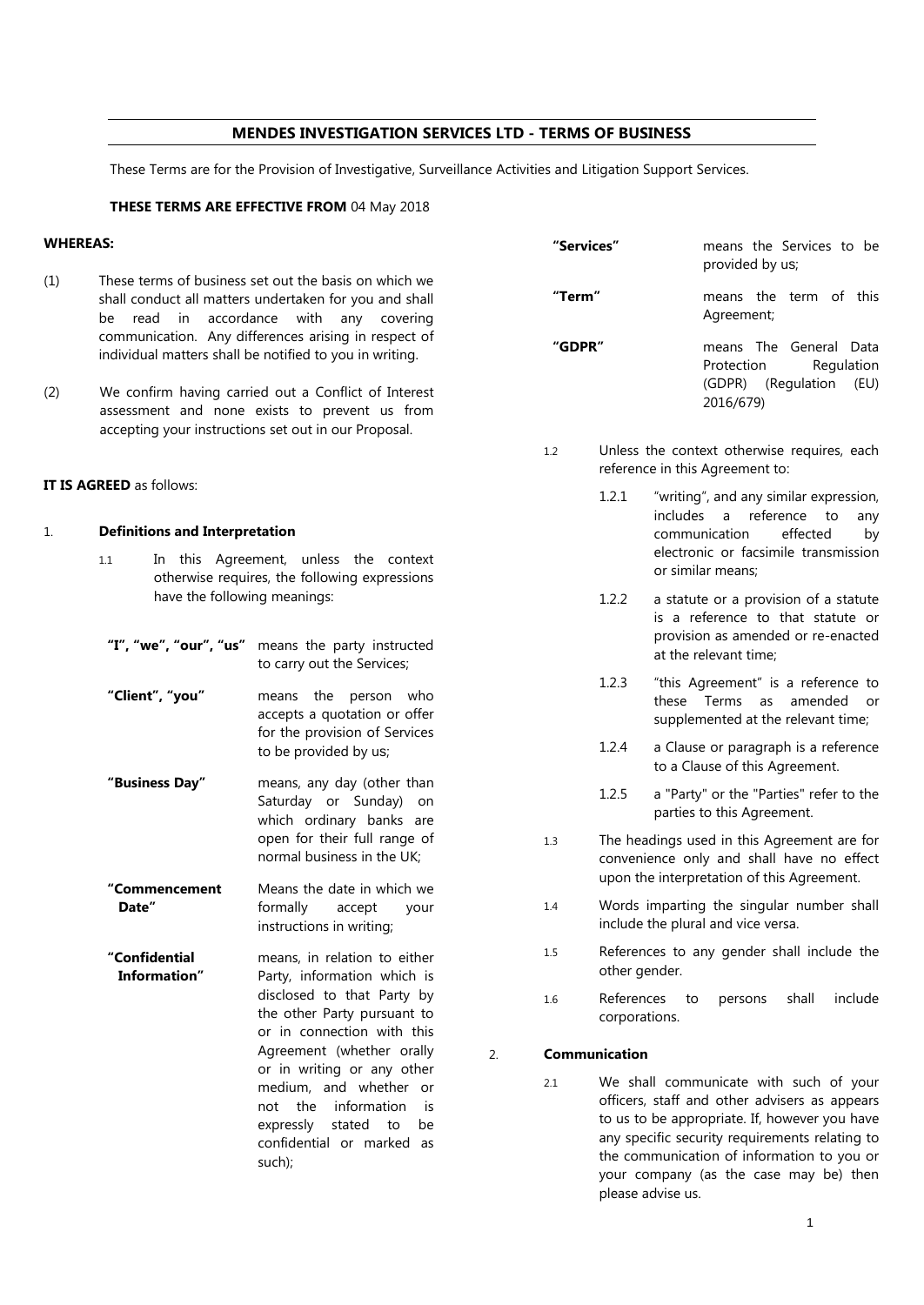2.2 Instructions given by the Client to us shall be in writing or, if given orally, shall be confirmed by the Client in writing not more than two business days after the order is given.

# 3. **Liability**

The Services we provide to you, which shall include any information or advice given to you, is based solely on the information you have given to us and does not constitute advice to any third party to whom you may communicate it.

### 4. **Rights of Third Parties**

- 4.1 Our duties are owed only to the individual/company whose instructions we are acting upon and we disclaim any liability to any other persons regardless of whether the Client instructs us on behalf of another.
- 4.2 The terms on which we are acting on the Clients matter (contained herein or otherwise) are intended to be enforceable solely by the contracting parties herein.
- 4.3 We do not accept any liability for services or information provided by any third parties instructed by us on the Clients behalf in respect of the relevant Services unless there is prior agreement in writing by the third party.

# 5. **Provision of Services**

- 5.1 With effect from the Commencement Date, we shall, throughout the course of the instructions, provide the Services to the Client as agreed within the Clients original instruction.
- 5.2 We shall provide the Services with reasonable skill and care, commensurate with prevailing standards in the litigation support, data processing and professional investigation sector in the Jurisdiction in which our Head Office is based.
- 5.3 We shall act in accordance with all reasonable instructions given to us by the Client provided that such instructions are lawful.
- 5.4 We shall be responsible for ensuring that the services comply with all statutes, regulations, byelaws, standards, codes of conduct and any other rules relevant to their provision.
- 5.5 We may, in relation to certain specified matters relating to the Services, act on the Client's behalf. Such matters shall not be set

out in this Agreement but shall be agreed between the Parties (any such agreement to be confirmed in writing) as they arise from time to time.

5.6 We reserve the right to amend or supplement any terms herein contained generally or specific to any matter by providing notice in writing.

### 6. **Client's Obligations Pertaining to Services**

- 6.1 The Client shall use all reasonable endeavours to provide all pertinent information in their lawful instruction to us that is necessary for us to provide the Services.
- 6.2 The Client may, from time to time, issue reasonable lawful instructions to us in relation to our provision of the Services, only insofar as they meet the specifications of the service offered by us.
- 6.3 In the event that we require the decision, approval, consent or any other communication from the Client in order to continue with the provision of the Services or any part thereof at any time, the Client shall provide the same in a reasonable and timely manner.
- 6.4 If any consents, licences or other permissions are needed from any third parties such as landlords, planning authorities, local authorities, regulatory bodies or similar, it shall be the Client's responsibility to obtain the same in advance of the provision of the Services (or the relevant part thereof) unless otherwise specifically agreed.
- 6.5 If the nature of the Services requires that we have access to the Client's premises or any other location, access to which is lawfully controlled by the Client, the Client shall ensure we have access to the same at the times to be agreed between us and the Client as required.
- 6.6 Any delay in the provision of the Services resulting from the Client's failure or delay in complying with any of the provisions of this Clause 6 shall not be our responsibility or fault.

### 7. **Fees, Payments and Records**

7.1 The cost of the Services shall be indicative of the type of work undertaken and it is normal procedure for us to provide an estimate or quotation in each instance along with details of our payment terms, headed appropriately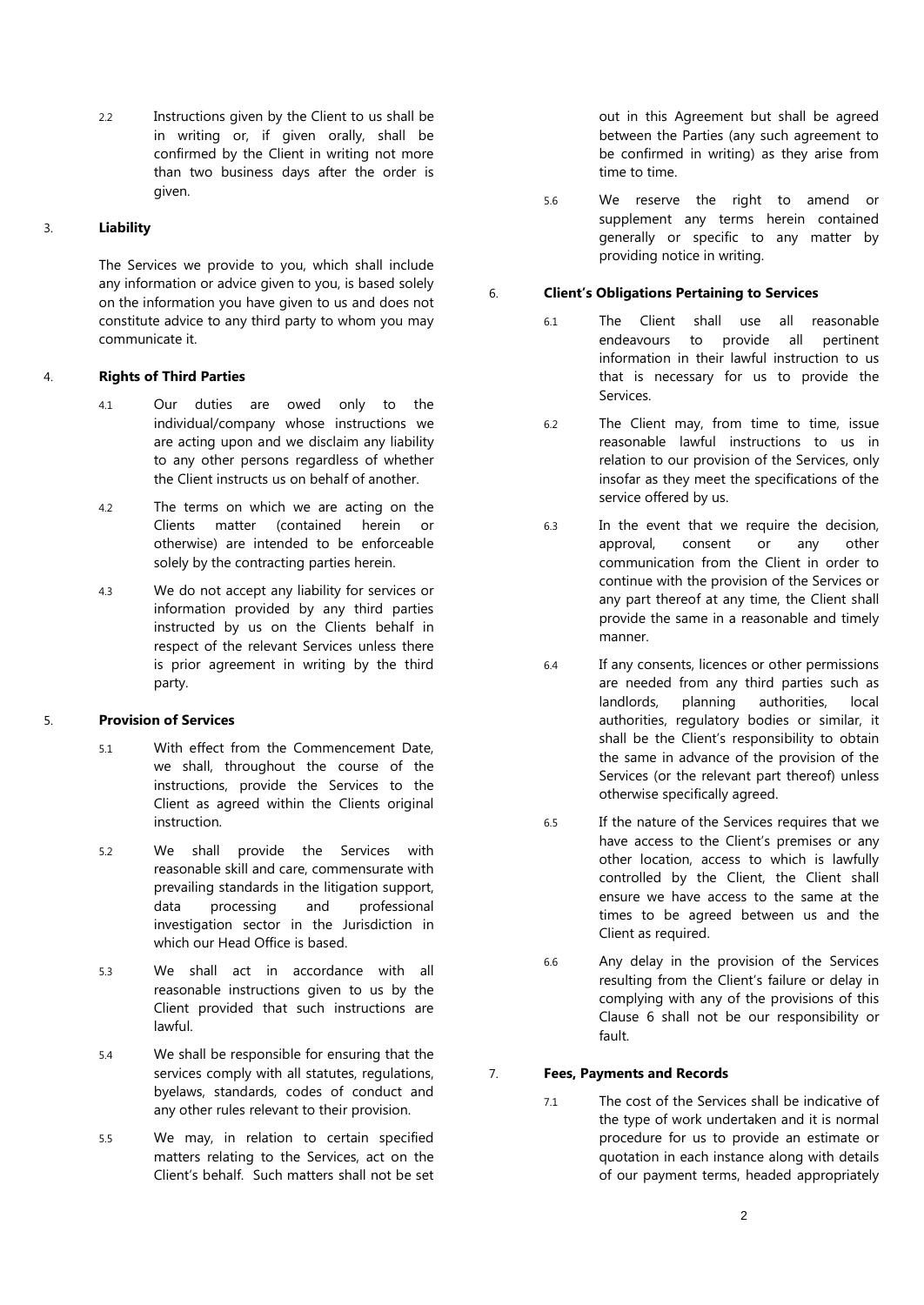as such. If there are any changes in the Clients instructions or in the circumstances of the matter at any time these shall be reflected, as the Client deems fit, in an amended estimate or quotation which shall be provided to the Client at the earliest opportunity. In the event that we are unable to provide an estimate, or we shall keep the Client informed of the work in progress on a periodic basis or upon the Clients request.

- 7.2 Where it is necessary to instruct a third party on behalf of the Client, including but not limited to external investigations, we will do so as the Client's agent and the Client shall be responsible for payment of the third parties fees.
- 7.3 We may ask for funds on account to cover for initial fees and disbursements and settlement of third parties' fees. Any request for any such monies shall not be an estimate or a cap on any fee and unless payment was made for a specified purpose, may be used to meet fees when invoiced to the Client.
- 7.4 An Invoice, or receipted invoice, will be rendered at the conclusion of a matter. We reserve the right to render interim invoices during the course of the Services provided. Any particular billing requirements of the Client should be given to us prior to the Services commencing.
- 7.5 Bills are payable in accordance with our Payment Terms which shall be outlined to you in accordance with Clause 7.1 and we reserve the right to charge interest at 8% above the underlying base rate and other charges in relation to late payment and/or debt recovery.

### 8. **Confidentiality**

- 8.1 Each Party undertakes that, except as provided by sub-Clause 9.2 or as authorised in writing by the other Party, it shall, at all times during the continuance of this Agreement and in perpetuity after its termination:
	- 8.1.1 keep confidential all Confidential Information;
	- 8.1.2 not disclose any Confidential Information to any other party unless agreed in advance or as required by law, or in response to an order of a Court of competent jurisdiction;
- 8.1.3 not use any Confidential Information for any purpose other than as contemplated by and subject to the terms of this Agreement;
- 8.1.4 not make any copies of, record in any way or part with possession of any Confidential Information; and
- 8.1.5 ensure that none of its directors. officers, employees, agents, subcontractors or advisers does any act which, if done by that Party, would be a breach of the provisions of sub-Clauses 8.1.1 to 8.1.4 above.
- 8.2 The provisions of this Clause 8 shall continue in force in accordance with its terms indefinitely, notwithstanding the termination of this Agreement for any reason.

#### 9. **Documentation/Personal Data**

- 9.1 We shall, during, and following completion of the Services, retain any documentation or information, that may be foreseen to be required in the future, but in any event for no longer than a period defined within any Act referring to a Limitation period for bringing a legal action in a competent court in the jurisdiction in which the Services were provided and shall dispose, destroy or delete any information which is deemed to be extraneous.
- 9.2 During such retention period personal data processed by us on the Clients behalf will be kept securely and where transferred to the Client or a sub-processor or third party instructed by the client, it shall be communicated to the recipient separately and compliant with the requirements under Article 32 of the General Data Protection Regulations (GDPR).
- 9.3 We will, if so instructed, offer to the Client or data subject, without charge, assistance should a data subject formally serve upon the Client a Subject Access Request or other obligation under chapter III GDPR. Any Subject Access Request served on us directly will be referred to the Client immediately upon receipt.
- 9.4 In the event of a data breach during the processing of personal data under the terms of this contract the Client shall be notified immediately, and we will provide assistance to the Client in order to comply with Article 28(f) of GDPR.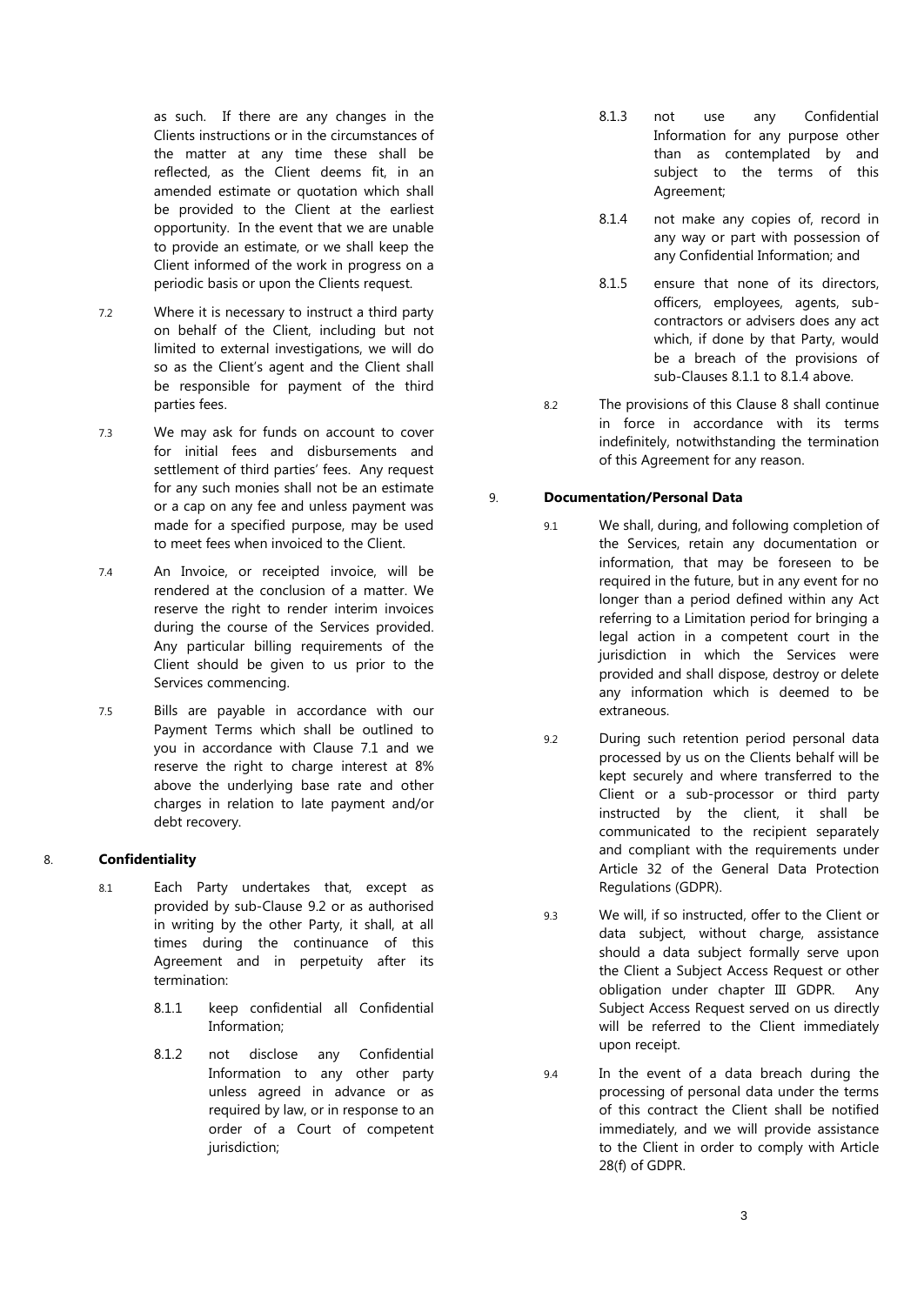- 9.5 We shall upon request submit audits and undertake to inspect and provide the Client with requisite information to ensure compliance with its Article 28 obligations. We will inform the Client immediately if there is a danger of something infringing the GDPR or other data protection law of the United Kingdom, EU or a member state.
- 9.6 Where we have appointed a Data Protection Officer, they shall be named on our website.
- 9.7 For the avoidance of doubt instructions are accepted on the basis that our services are conducted under the direction of the Client and as such we shall be deemed to be the Data Processor and the Client, and/or the principal shall be deemed the Data Controller, unless we determine the manner and the purpose of the processing, in which case, we shall be Data Controller or Joint Data Controller. The handling of personal data will be in accordance with the Clients instructions and direction.
- 9.8 All instructions are carried out with due consideration given to the provisions and requirements of the Bribery Act 2010 and accordingly no part of the instructions will be conducted in breach thereof.
- 9.9 We shall meet the responsibilities to ensure all staff, internal, external or contracted and its supply chain workers are not victims of modern slavery or human trafficking. The safeguards against modern slavery or human trafficking are carried out with due diligence procedures.

### 10. **Limitation of Liability**

- 10.1 This Clause 10 sets out the entire financial liability of the Parties (including that for the acts or omissions of their employees, agents or subcontractors) to each other for any breach of this Agreement; any use made by the Client of Services; and any representation, statement or tortious act or omission (including, but not limited to, negligence and breach of statutory duty) arising out of or in connection with this Agreement.
- 10.2 Neither Party shall be liable to the other, whether in contract, tort (including negligence), restitution, or for breach of statutory duty or misrepresentation for any loss of profit, loss of goodwill, loss of business opportunity, loss of anticipated saving, loss or corruption of any data or information, or any special, indirect or

consequential damage or loss that may be suffered by the other Party that arises out of or in connection with this Agreement.

10.3 Without prejudice to Clause 10, our total liability arising out of or in connection with this Agreement (whether in contract, tort (including negligence), restitution, for breach of statutory duty or misrepresentation or otherwise) shall be limited to the value of the services in respect of any and all other acts or omissions.

### 11. **Force Majeure**

- 11.1 No Party to this Agreement shall be liable for any failure or delay in performing their obligations where such failure or delay results from any cause that is beyond the reasonable control of that Party. Such causes include, but are not limited to: power failure, internet service provider failure, industrial action, civil unrest, fire, flood, storms, earthquakes, acts of terrorism, acts of war, governmental action or any other event that is beyond the control of the Party in question.
- 11.2 In the event that a Party to this Agreement cannot perform their obligations hereunder as a result of force majeure for a continuous period of 4 weeks, the other Party may at its discretion terminate this Agreement by written notice at the end of that period. In the event of such termination, the Parties shall agree upon a fair and reasonable payment for any and all Goods delivered and/or any and all Services provided up to the date of termination. Such payment shall take into account any prior contractual commitments entered into in reliance on the performance of this Agreement.

### 12. **Term and Termination**

- 12.1 This Agreement shall remain in force from the commencement date of this Agreement and shall continue to the termination of this Agreement.
- 12.2 We will treat as confidential all information concerning the Clients business affairs received as a result of instructions received and not disclose the information to any third party save to those persons whom we deem necessary and solely for the purpose of the carrying out the Clients instructions unless such information (a) is or becomes generally available to the public or (b) is required to be disclosed in any jurisdiction by a law.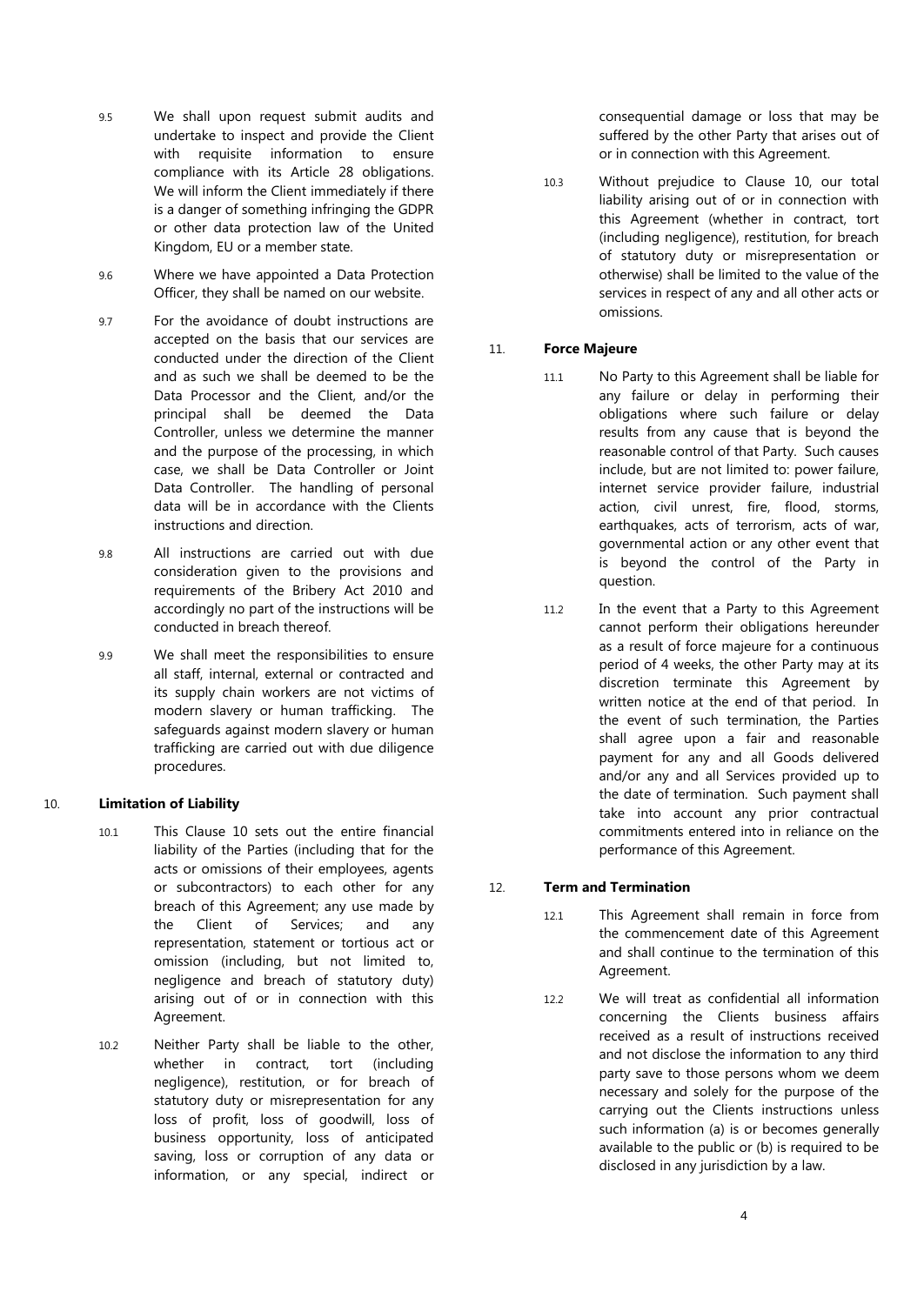- 12.3 We, in the provision of the services, may be required to outsource all or part of the services to a sub-contractor/sub-processor. It is unequivocally agreed that this is solely within our discretion and that you acknowledge that you specifically agree to us doing so. In some instances, we will use subcontractors/sub-processors, who meets our requirements as specialists. If you do not give permission for us to instruct subcontractors/sub-processors at our sole discretion, you must notify us in writing in the initial instruction or as soon as reasonably practical thereafter and in any event before we commence the services, and we will then seek your further permissions if necessary. It is acknowledged that all subcontractors/sub-processors will be bound by all of the conditions contained within these terms.
- 12.4 For the purpose of law enforcement and/or fraud awareness/prevention or enforcement it is agreed that non-personal data acquired by us may be shared at our discretion. Personal data however will remain confidential.
- 12.5 We reserve the right to conduct due diligence prior to the commencement of the Services of the client and their instructions. This may require proof of the Clients identity and or compliance with the Money Laundering Regulations in the jurisdiction in which the Services are to be provided.
- 12.6 We reserve the right to terminate the provision of our services to the Client by providing written notice delivered to the Clients address or by email. The Client may also terminate their instructions to us on any matter at any time by providing us with written notification. Notwithstanding any termination by either party, the Client agrees to pay any outstanding fees and costs incurred up to the date of termination or the fixed fee agreed.
- 12.7 In accordance with clause 12.3 above, in the unlikely event that we cease trading, or you are unable to contact us for a period of not less than 4 weeks, any sub-contractor/subprocessor instructed by us, will, by default, become joint data controller with you. In this event, and if you are unaware of whom the sub-contractor/sub-processor is, you should contact the Secretariat at the Association of British Investigators who may be able to locate the information for you. Once you are in contact with that Member, the Member,

shall cease to be joint data controller, and shall, in accordance with clause 12.3 which binds them to these terms, revert to the position of processor/sub-processor.

#### 13. **Effects of Termination**

Upon the termination of this Agreement for any reason:

- 13.1 any sum owing by either Party to the other under any of the provisions of this Agreement shall become immediately due and payable;
- 13.2 all Clauses which, either expressly or by their nature, relate to the period after the expiry or termination of this Agreement shall remain In full force and effect;
- 13.3 termination shall not affect or prejudice any right to damages or other remedy which the terminating Party may have in respect of the event giving rise to the termination or any other right to damages or other remedy which any Party may have in respect of any breach of this Agreement which existed at or before the date of termination;
- 13.4 subject as provided in this Clause 13 and except in respect of any accrued rights neither Party shall be under any further obligation to the other; and
- 13.5 each Party shall (except to the extent referred to in Clause 8) immediately cease to use, either directly or indirectly, any Confidential Information, and shall immediately return to the other Party any documents in its possession or control which contain or record any Confidential Information upon request of the other Party.

### 14. **No Waiver**

No failure or delay by either Party in exercising any of its rights under this Agreement shall be deemed to be a waiver of that right, and no waiver by either Party of a breach of any provision of this Agreement shall be deemed to be a waiver of any subsequent breach of the same or any other provision.

#### 15. **Further Assurance**

- 15.1 Each Party shall execute and do all such further deeds, documents and things as may be necessary to carry the provisions of this Agreement into full force and effect.
- 15.2 From time to time we may wish to issue publicity about our Services which may include details of previous cases or case scenarios we shall make no specific